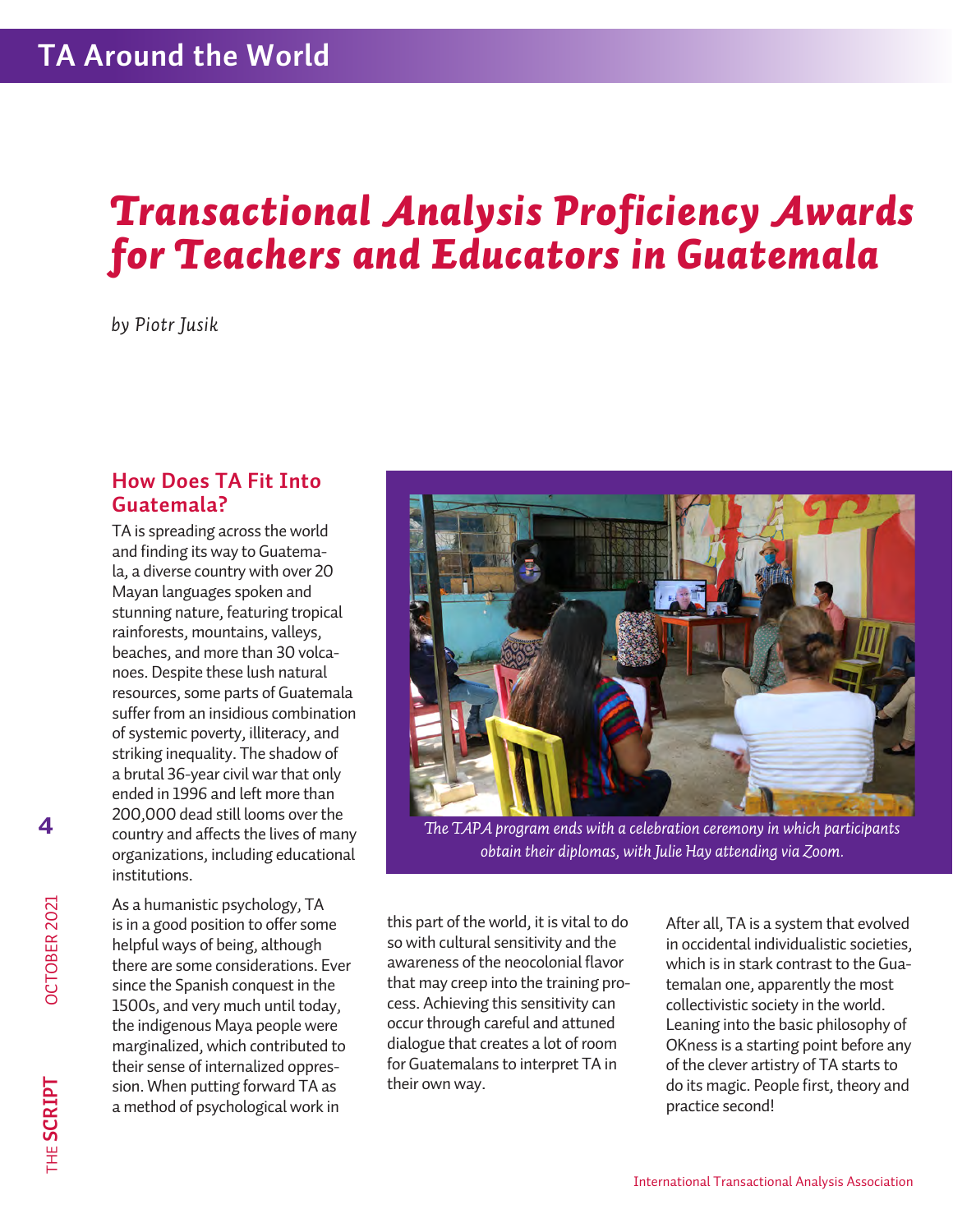#### **International Cooperation**

Last spring, the first group of 20 daring teachers in Guatemala successfully completed their Transactional Analysis Proficiency Awards (TAPA) in 40 hours of training. Interestingly, the process was coordinated from the United Kingdom by Julie Hay, delivered in Spanish by a Polish TA counseling practitioner(me), and assessed by a Brazilian organizational transactional analyst, Sergio Caballero. The organization participating in the scheme was Tejiendo Futuros (Weaving Futures) represented by Ingrid Villaseñor. Tejiendo Futuros is a cutting-edge nongovernmental organization that supports the local population through holistic educational projects, community development programs, and even a sustainability eco-farm venture.

#### **Program Delivery**

The learning process based on the TAPA awards enabled teachers to acquire a basic understanding and application of several TA concepts, such as ego states, transactions, games, and script—all embedded in their educational practice in rural Guatemala in the department of Sololá. Each course participant had to create an individualized portfolio containing written work, pieces of art, and a set of recorded discussions about their chosen TA concepts.

The teachers developed their interpersonal skills through a series of interactive workshops, initially in person. Then, when COVID hit, the delivery successfully moved online, though not without teething problems, to be honest! The participants increased their capacity to support learners and families facing quite challenging circumstances. They are more acutely aware of the forces that determine the quality of their

### *All drawings by Enrique Márquez*



*Ego states interpreted as the inner movie, a chest of memories, and the people we internalized* 



*hungers: recognition, stimulation, and structure* 



OCTOBER 2021